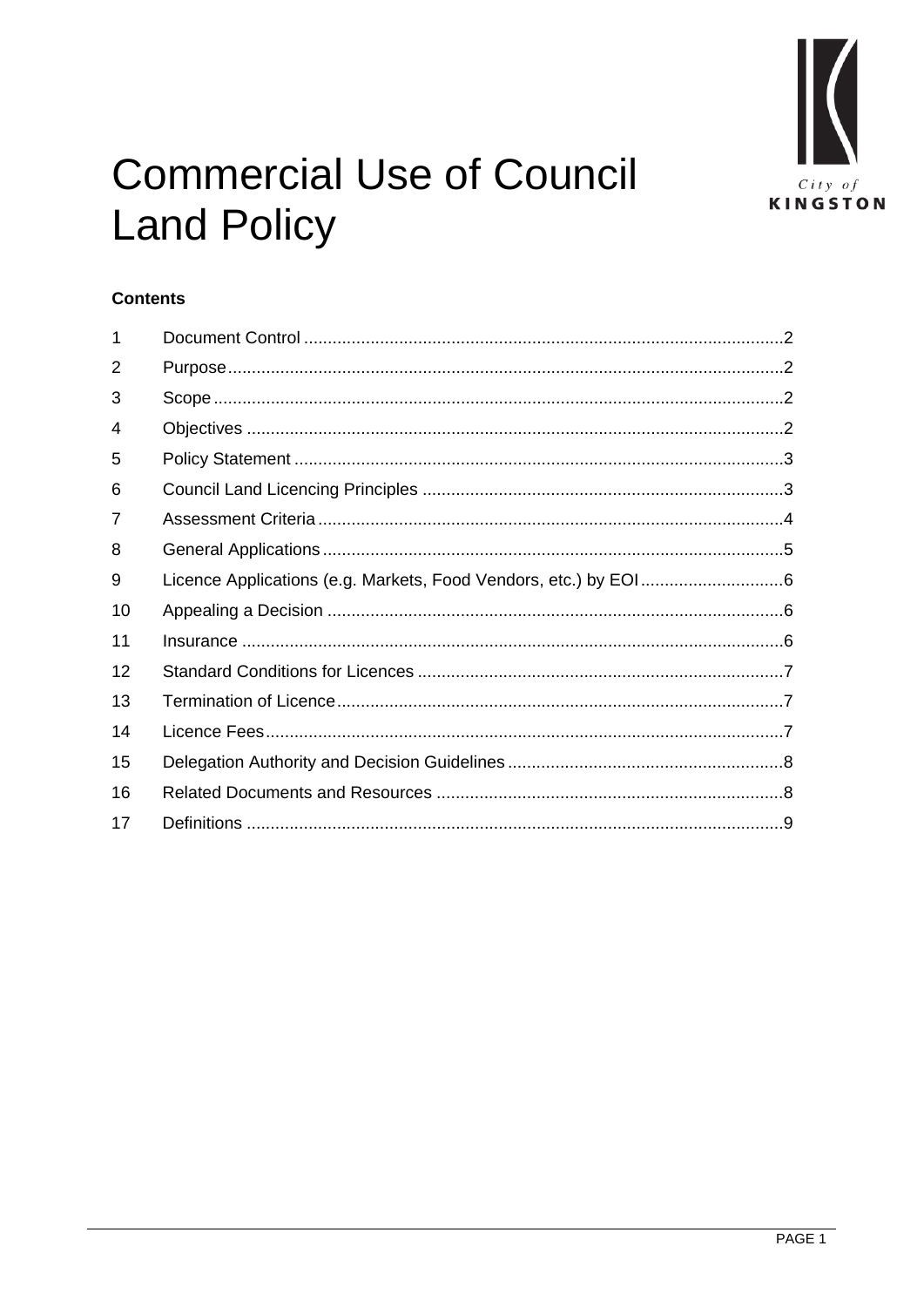# <span id="page-1-0"></span>**1 Document Control**

The electronic version of this document is the controlled version. Printed copies are considered uncontrolled. Before using a printed copy, verify that it is the current version.

| RESPONSIBLE GENERAL MANAGER                         | <b>General Manager City Assets and Environment</b> |  |  |
|-----------------------------------------------------|----------------------------------------------------|--|--|
| POLICY OWNER                                        | Manager Property, Arts and Leisure Services        |  |  |
| ADOPTED BY                                          | Council<br>on 27 August 2018                       |  |  |
| EFFECTIVE DATE<br>(If different from approval date) | 1 September 2018                                   |  |  |
| <b>REVIEW DATE</b>                                  | 1/09/2022                                          |  |  |
| CM REF AND VERSION                                  | Version 2 - adopted 27/8/2018 14/98314             |  |  |
| <b>VERSION HISTORY</b>                              | Version $1 -$ adopted 27/10/2014                   |  |  |

#### <span id="page-1-1"></span>**2 Purpose**

The purpose of this policy is to:

• Provide framework for Council's consideration of Applications and Proposals for commercial activities on Council owned or Council-controlled land.

#### <span id="page-1-2"></span>**3 Scope**

This policy applies to all public places under the control of Council, including:

- Council owned or controlled land (including roads)
- Crown reserves where Council is appointed Committee of Management
- This policy does not apply to Council owned or controlled buildings as Council has a Leasing Policy which refers to buildings. This policy does not apply to Councilorganised events.
- Nothing in this policy permits or licences a contravention of any planning instrument, common law or Council local laws.

#### <span id="page-1-3"></span>**4 Objectives**

The objectives of the policy are:

- Respond to all requests received by Council for Commercial use of Council owned or controlled land
- Promote equitable use of land with a focus on community benefit
- Protect public use of land including environmental, cultural heritage and aboriginal sites while providing equitable access to those entities wishing to utilise public land;
- Facilitate access to Council land by Commercial organisations which may not otherwise be available in Kingston if the land were not made available through this policy.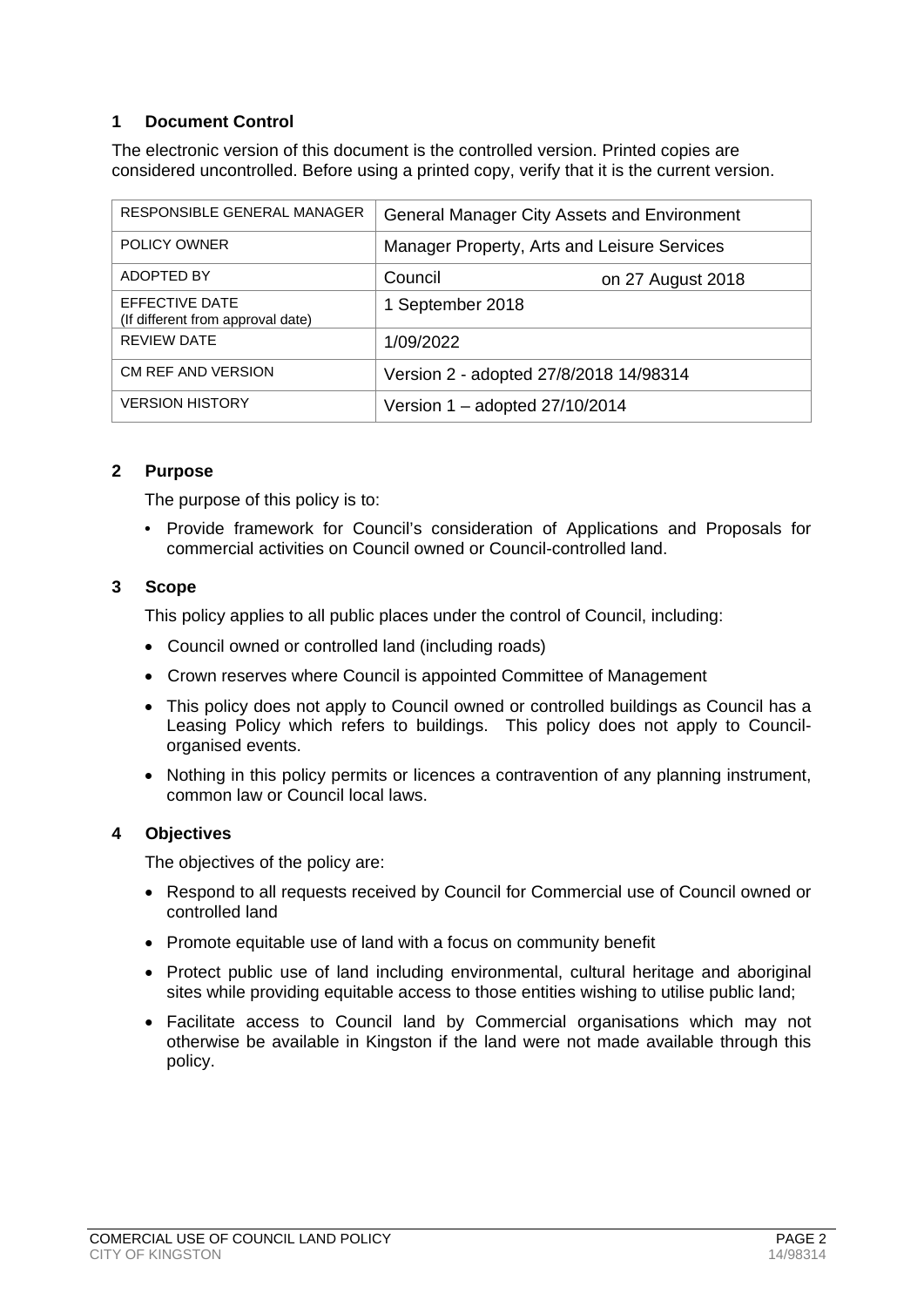## <span id="page-2-0"></span>**5 Policy Statement**

Council is committed to the principle that public land is for the benefit of the community. Any use of public land should minimise disruption to the everyday user unless a significant community benefit can be demonstrated.

Any application for an event should outline the Community benefit received as a result of the event being held on Council Land.

#### <span id="page-2-1"></span>**6 Council Land Licencing Principles**

#### **6.1 General**

A Licence or Permit gives the licensee a right to occupy land (not exclusively) which without the Licence would be unlawful.

#### **6.2 Nature of Interest**

- A Licence does not create an interest in land.
- The rights created by the Licence are personal and do not run with the land.
- A Licence cannot be assigned.
- A Licence will terminate where the owner ceases to own or control the land.

#### **6.3 Crown Land Reserves in Kingston**

The State Government – Department Environment, Land, Water and Planning (DELWP), has appointed Council as the Committee of Management for a number of Crown Land Reserves including those foreshore reserves in the City of Kingston. This appointment was made under Section 14 of the Crown Land (Reserves) Act 1978. Any policies or guidelines set by DELWP will be the governing document for Crown Land controlled by Council.

DELWP represents the Crown as the landowner of the Foreshore Reserves. Approvals for the use and development of coastal Crown land is required in accordance with Section 37 of the Coastal Management Act 1995.

#### **6.4 Activities not requiring a Commercial Activity Licence**

- Emergency services performed by recognised emergency service organisations.
- Passive recreational activities
- Informal social gatherings
- Spreading of Ashes
- Volunteer Rescue Organisation Training Days

The activities listed in this clause are permitted provided that they are not undertaken for commercial gain.

## **6.5 Activities not requiring a Commercial Activity Licence but requiring other Council permits/approvals**

• Filming – refer to Council's website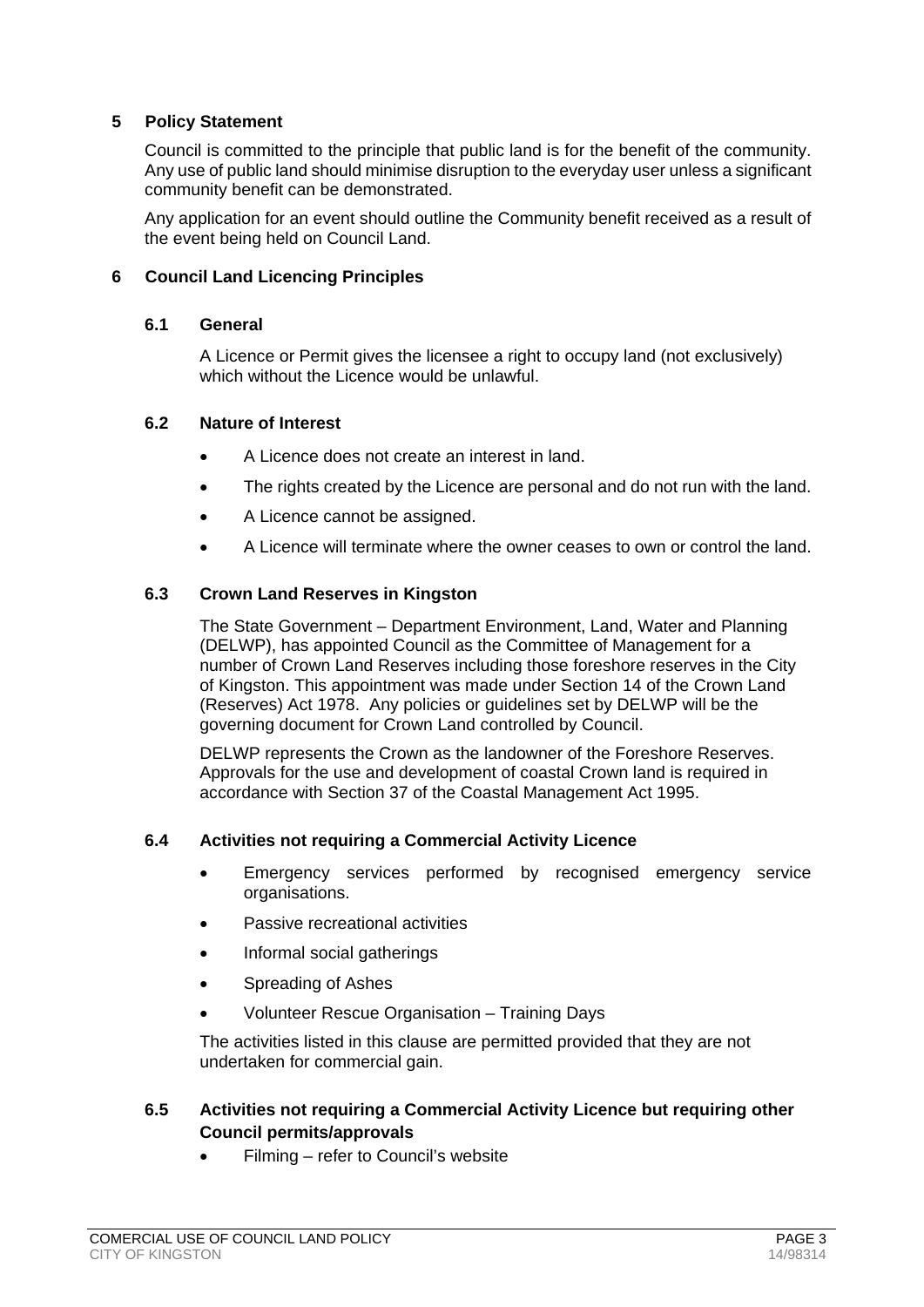- Footpath / Street Trading refer to Council's Footpath & Street Trading Policy
- Busking refer to Council's Busking Policy

## **6.6 Commercial Activities with an operating time exceeding two days**

An activity that is to operate for a period of two days or more (excluding bump in and bump out time) requires a resolution of Council.

#### **6.7 Restrictions – Commercial Activities that will NOT be approved**

- Activities involving the promotion or advertising of tobacco, or gambling;
- Activities which are illegal, or are likely to promote or incite violence;
- Activities that do not meet the goals and objectives of the Council plan;
- Activities which are deemed to be a significant detriment to public accessing public space;
- Activities which may be significantly detrimental to the environment.
- Activities that restrict or impose on the usage of Council controlled car parks.

#### **6.8 Commercial Exclusion Zone**

Unless the activity is designated as a use under a lease or licence from Council or a sub-lease or sub-licence of a Council tenancy, no commercial activities will be permitted on or close to the following areas:

- Socially or culturally sensitive areas, including memorials, aboriginal heritage sites, shrines and public art works;
- Any designated sportsground without a specific written approval by Councils Sports and Recreation Team;
- Tree reserves, garden beds or vegetation including natural reserves;
- Any other areas that may be nominated by Council at any time.

## <span id="page-3-0"></span>**7 Assessment Criteria**

## **The following criteria will be considered when determining whether or not a proposed activity shall be granted a Commercial Activity Licence.**

- Nature of Activity Does the commercial activity complement the local community.
- Suitability of Site

Consider compatibility with the land purpose, or any plans of management, and whether the activity will have an unreasonable adverse effect on free and equitable access to the land or its use.

#### • Scale of the Activity Consideration of local area's population, growth and the ability for the location to support the activity.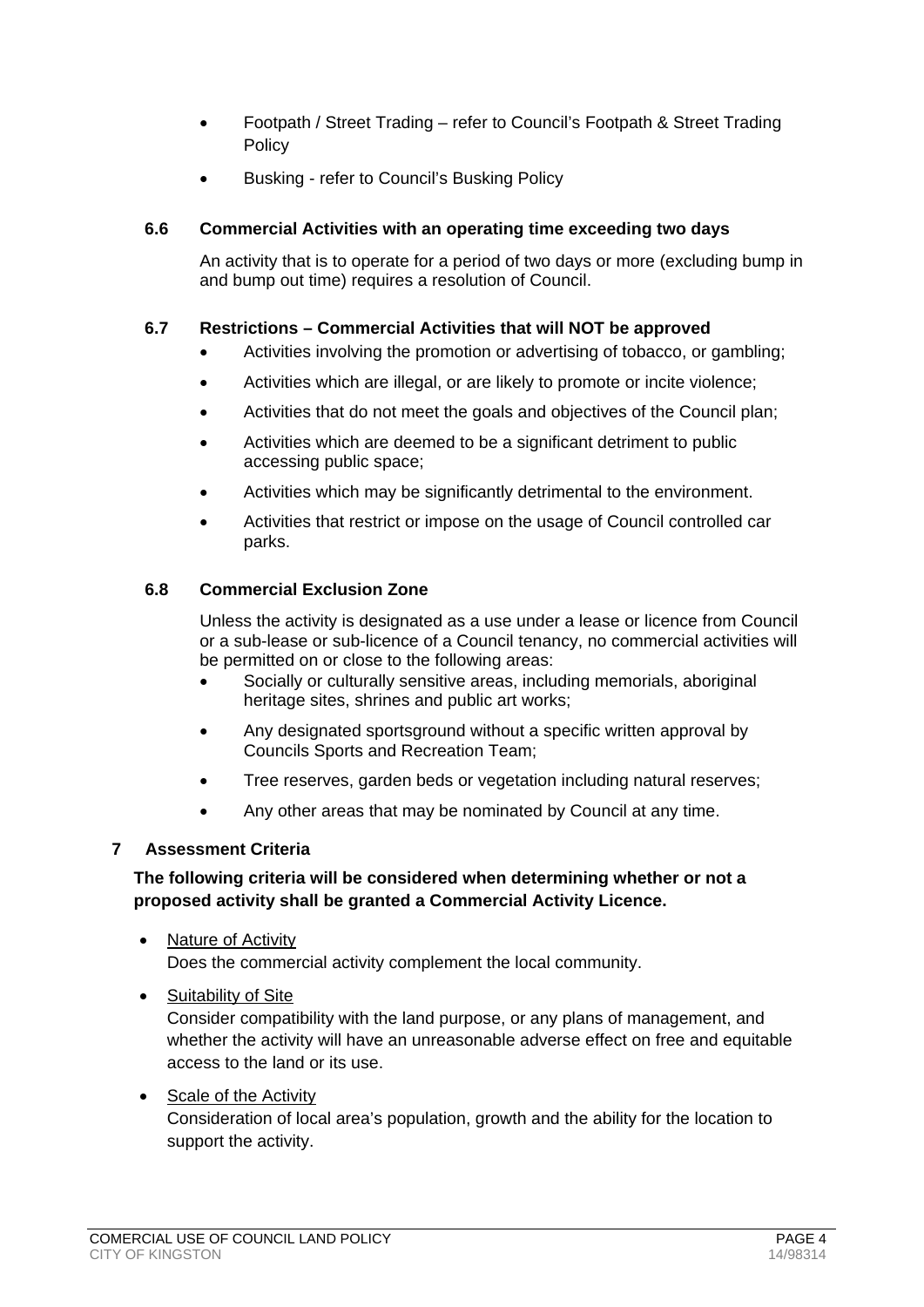• Public Safety

The applicant must demonstrate ability to meet following:

- Appropriate safety requirements
- Awareness of duty of care responsibilities.
- Demonstrate capability to promote interpretive and educational information that ensures the general public and attendees receive instruction regarding environmental protection and ethics of appropriate behaviour.
- **Impact on Community & Amenity** Including but not limited to:
	- Noise and other pollution
	- Visual impacts
	- Flora and fauna
	- Access
	- **Safety**
	- Increased use and degradation of the space
	- Usage of carparks and associate available car parks
	- Effect on adjoining residential properties
	- The local community's desire and tolerance for the proposed activity
- Ability to Conduct the Activity

The applicant must demonstrate experience in carrying out the proposed activity to a high professional standard.

• Return to Council

The applicant must demonstrate they have the capacity to meet licence conditions, including the keeping of records and prompt payment of fees.

• Community Benefit

Including but not limited to:

- Promoting the primary purpose of the land; and/or
- Support or servicing the needs of the users of that land; and/or
- Promoting or supporting a charitable organisation; and/or
- Contributing to tourism.
- Compliance with the Kingston Planning Scheme and other agency's requirements

#### <span id="page-4-0"></span>**8 General Applications**

A number of Council teams will assess and manage permits by applying processes and application guidelines for relevant activities to enable Council to issue permits on Council land. These include:

- Personal Training Sport & Recreation Team
- Promotional Activities Property Services Team
- Weddings Events Team
- Public Events Events Team
- Triathlons / Cycling / Other major Sporting Events Events Team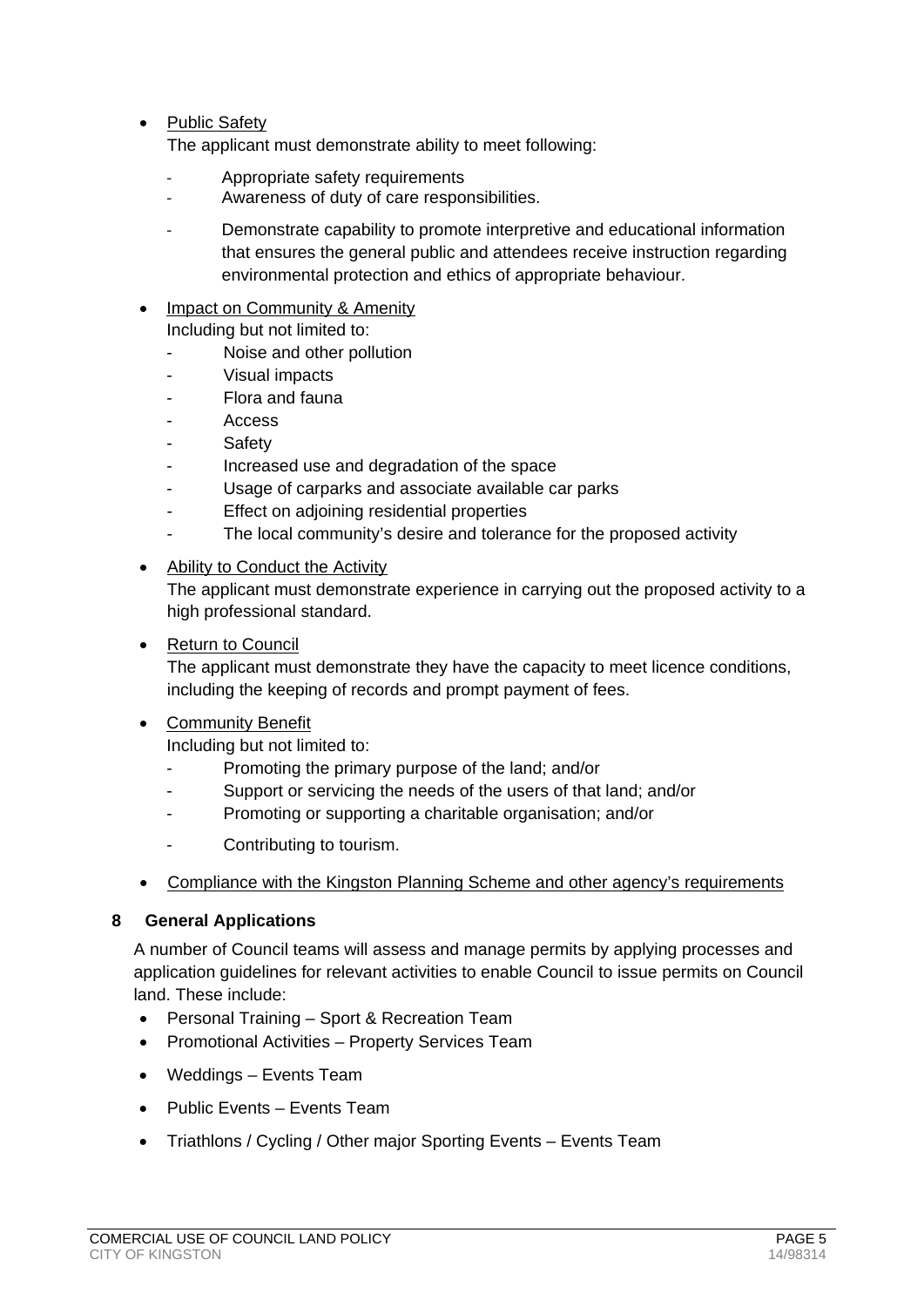• Major Events such as Food Truck Parks – Events & Property Services' Team

All other uses shall be considered on a case by case basis.

Applicants for all events must apply in writing utilising the Commercial Use of Council Land Application form available on Councils website. The application should set out the proposal in detail and accompany the appropriate application fee.

# <span id="page-5-0"></span>**9 Licence Applications (e.g. Markets, Food Vendors, etc.) by EOI**

Council may seek applications via an advertised Expression of Interest process from suitably qualified individuals or organisations who wish to conduct commercial activities on Council land. Depending on the usage categories, applicants may be offered an EOI on an annual, bi-annual or tri-annual basis.

Respondents must set out their proposal in detail, and address all criteria set out in the EOI specification. Respondents may be required to submit further documentation to support an application, ie Risk Management Plan, Site Management Plan, Waste Management Plan, Emergency Management Plan, Traffic Management Plan, signage, permits etc.

All applications for licences under this clause shall be assessed and determined by the Manager of Property, Arts and Leisure (or his/her delegate). Applications may be referred to other internal departments for comment as part of the assessment.

Annual permits and licences will generally operate for 1 year commencing 1 July to 30 June. Permits and licences for longer than one year may be considered on a case by case basis, taking into consideration set-up costs etc.

An approximate timeline for an Annual EOI is as follows:

| • Expression of Interest opens | May              |
|--------------------------------|------------------|
| • Applications Close:          | June             |
| • Assessment:                  | July - September |
| • Approvals                    | October          |

## <span id="page-5-1"></span>**10 Appealing a Decision**

Applicants who disagree with Council Officers decision not to issue a Commercial Activity Licence can apply to have the decision reviewed by a review committee which will include at a minimum one Councillor from each ward and a Council Officer. If the review committee determine that the Council Officer decision is to be overturned, the matter will be referred to Council for a final decision to determine if a permit or licence is to be issued.

## <span id="page-5-2"></span>**11 Insurance**

All Licence holders are required to hold Public Liability insurance indemnifying Council (minimum \$10M but higher limits may be required for higher risk activities). Prospective Licence holders will be required to provide a Certificate of Currency for such insurance to Council prior to the issue of the Licence and will be required to provide proof of continuance of that insurance as requested.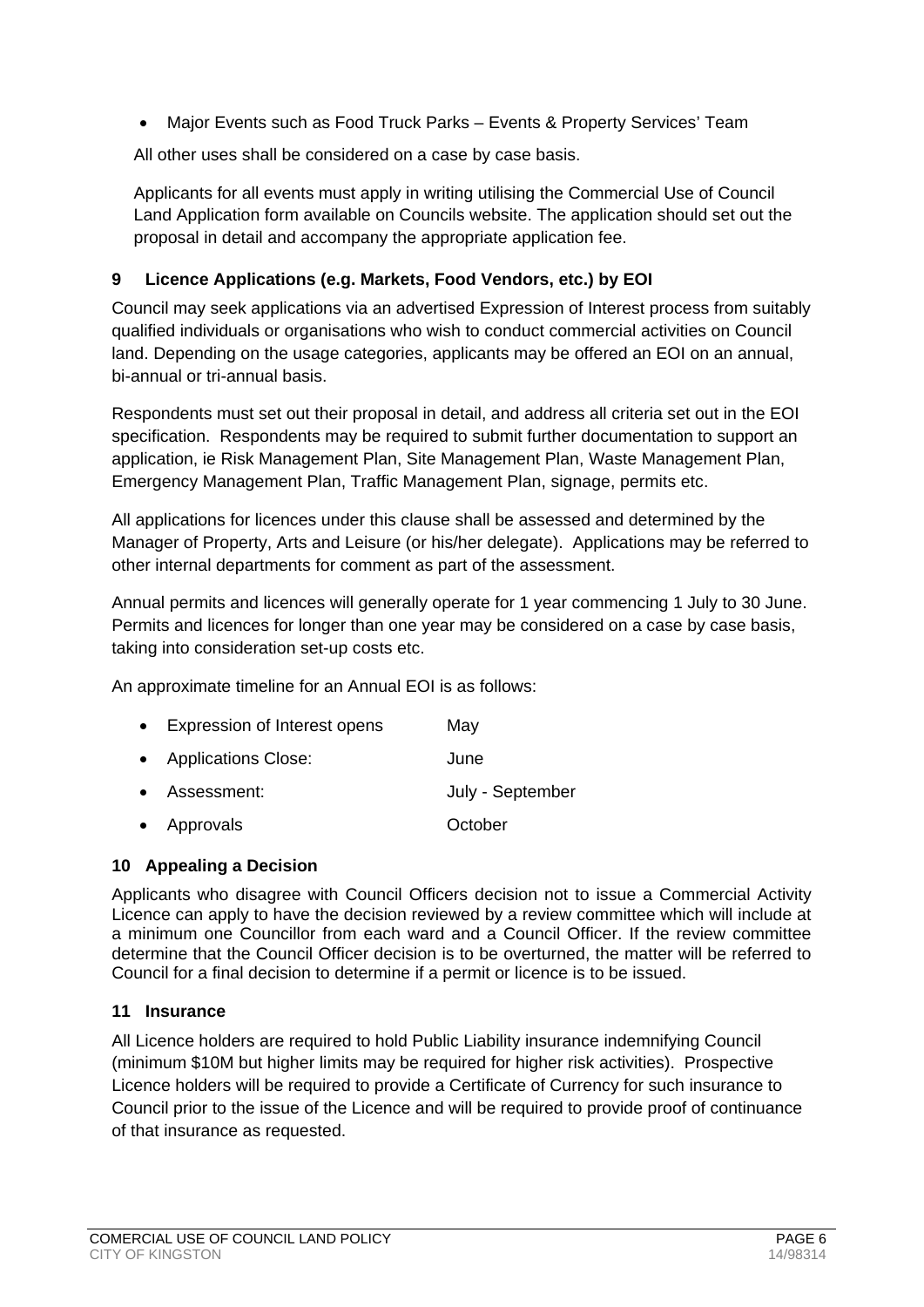## <span id="page-6-0"></span>**12 Standard Conditions for Licences**

The following standard conditions will apply to all licences:

- a) Licences are non-assignable and non- transferrable to any party. If the business operating under a Licence is sold then the subject licence will automatically terminate and the new business owner must apply for a new licence if required.
- b) A Licence holder will be required to maintain compliance with operating requirements for the nominated activity.
- c) All signage and other uses must comply with Councils signage policy.
- d) All parking and vehicle usage is subject to Council's parking restrictions, local laws and state road rules. If required by the Council, the applicant must develop and implement site management and traffic management plans in accordance with Council's requirements.
- e) Activities must meet all legal requirements, including obtaining approvals related to building occupancy, health and planning.
- f) Council officers may consult other agencies as they consider appropriate, including Victoria Police and VicRoads, in considering applications and imposing conditions.

## <span id="page-6-1"></span>**13 Termination of Licence**

The Licence may be terminated in the following circumstances:

- a) if any fees owing remain in arrears for 30 days;
- b) if any insurance the holder is required to have is cancelled or if the holder fails to provide proof of that insurance to Council within 14 days of any request by Council;
- c) if the Licensee breaches any condition of the Licence;
- d) if the Licensee commits an act of bankruptcy or, being a corporation, has receivers appointed; or
- e) If the Licensee commits an unlawful act or breaches requirements of any other relevant Authority.

Council reserves the right to terminate any Licence at any time for management reasons including, but not limited to environmental protection, public safety, changes in policy and/or legislation or if Council determines that another use requires the land for any period.

If a Licence is terminated or suspended by Council for reasons (other than those set out in 16a - 16e. above), then Council shall reimburse the Licence fee on a pro-rata basis – however, Council will not be responsible for any losses incurred by the Licence holder as a result of that termination.

## <span id="page-6-2"></span>**14 Licence Fees**

- Licence fees are required to be paid annually or otherwise in advance.
- Council will determine the minimum fees through the annual budget process, listing in the fees and charges section or as varied by Council resolution.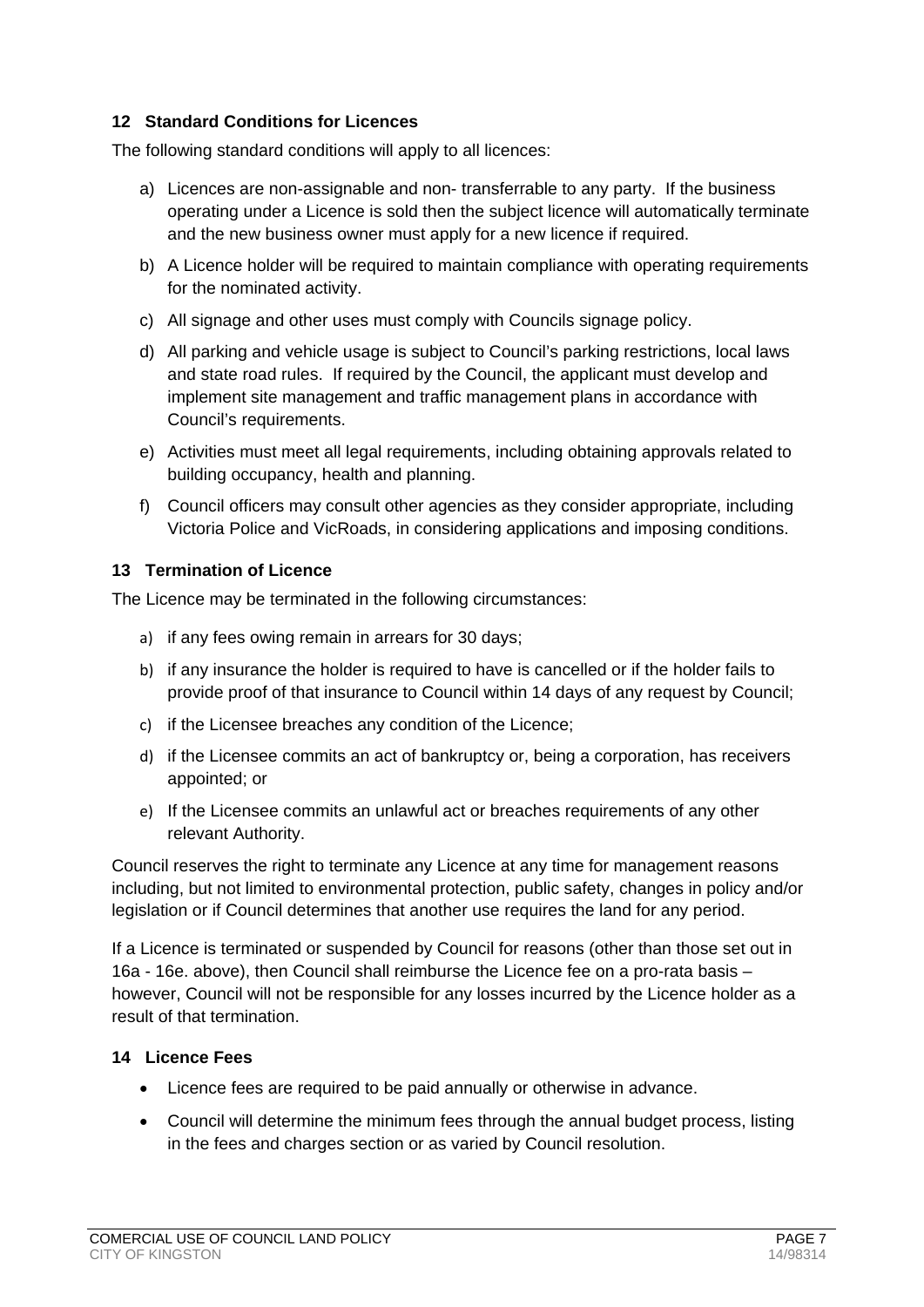- Fees above the minimum will be set via commercial competition or at the discretion of the Manager Property Arts and Leisure based upon market evidence.
- Fees for community or charity events may be reduced or waived as deemed appropriate by the General Manager City Assets and Environment. Requests for fee waivers or reductions must accompany applications.
- Licence holders will be required to reimburse Council for the cost of any restoration or repairs which are required as a result of damage occurring during the carrying out of the activity.
- Security bonds are required for some activities at Council's discretion.

# <span id="page-7-0"></span>**15 Delegation Authority and Decision Guidelines**

Delegations under the following Acts and Regulations that apply to this Policy:

• Local Government Act 1989

## **15.1 Delegations/Authorisations**

Refer to the Council to Staff Instrument of Delegation and the CEO to Staff Instrument of Sub-delegation.

## **15.2 Exemptions**

None.

# **15.3 Human Rights Charter**

This policy has been reviewed against and complies with the Charter of Human Rights and Responsibilities Act 2006.

## <span id="page-7-1"></span>**16 Related Documents and Resources**

## **Legislation / External Document**

This policy refers to the following State legislation and local laws –

- (a) Building Act 1993
- (b) Coastal Management Act 1995
- (c) Local Government Act 1989
- (d) Kingston Community Local Law
- (e) Planning and Environment Act 1987
- (f) Road Safety (Traffic Management) Regulations 2005

## **Internal Document**

This policy refers to the following internal plans and strategies:

- (a) Event Application Guidelines
- (b) Sporting Ground Allocation Policy
- (c) Leasing Policy